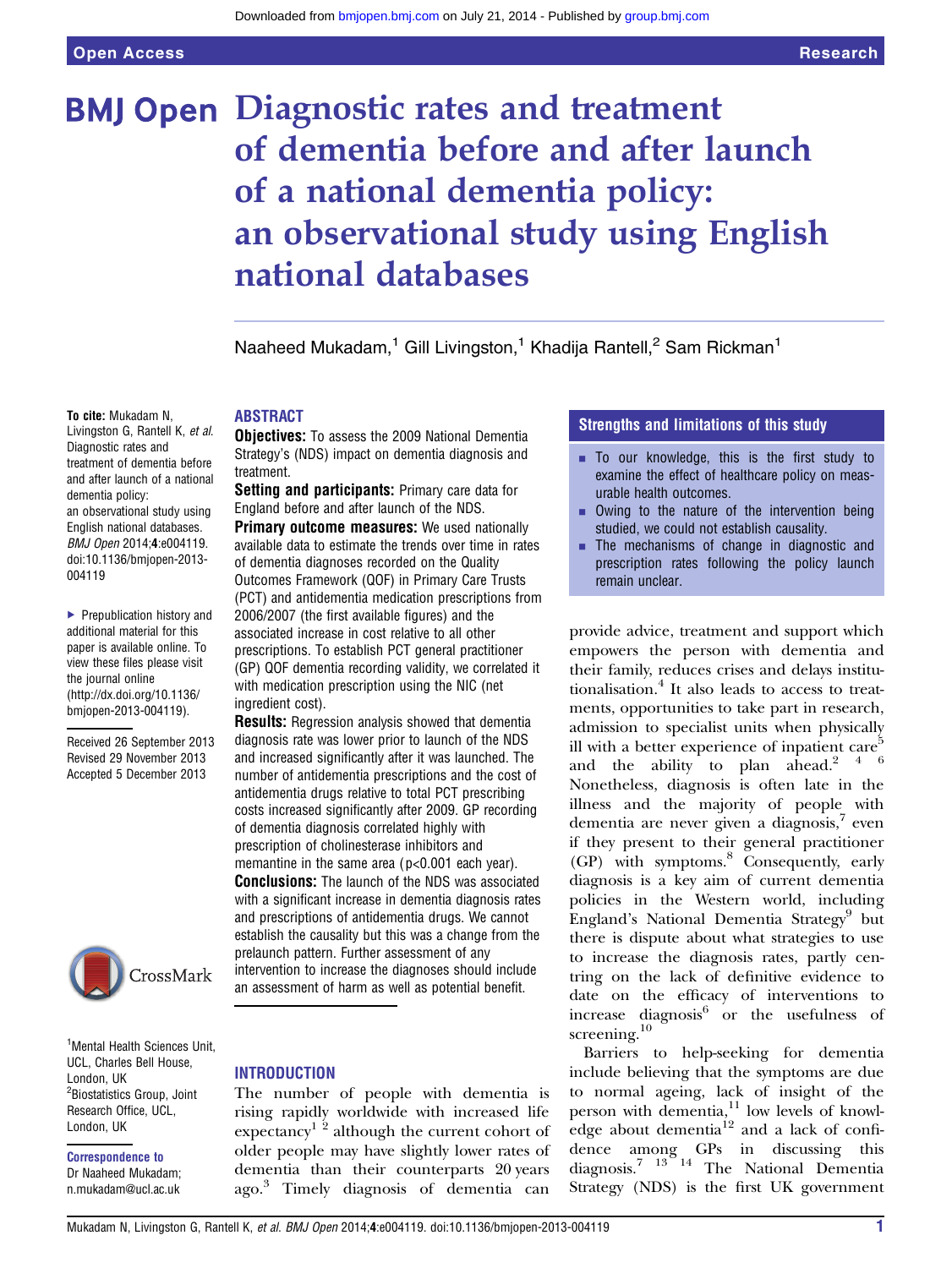initiative to focus on improving dementia care through: raising awareness about the illness; encouraging earlier diagnosis and intervention (primarily by increased access to specialist diagnostic services) and increasing the quality of care that people with dementia receive.<sup>9</sup> It was launched in February 2009 and £150 million of funding was allocated to Primary Care Trusts (PCTs; who at that time commissioned health services for their local areas) to help achieve these objectives. The additional funding was primarily intended to improve diagnosis rates and the quality of dementia care, partly through provision of extra memory clinics. National dementia awareness campaigns were also launched but no specific funding was provided for these.<sup>15</sup>

The NDS is for England, but similar strategies were published for Scotland in June 2010 and Wales in February 2011. Dementia awareness campaigns have been launched in many countries to improve awareness of dementia and reduce stigma, in order to improve detection rates, $7^{16}$  but none of these have been evaluated in terms of their impact on measureable outcomes for people with dementia and their family carers.

Increasing diagnostic rates is theoretically possible through targeting known barriers. Our recent systematic review of interventions to increase either the number of people with diagnoses or timely diagnosis found that increasing the number of memory services was correlated with higher rates of dementia diagnosis $17$  and that they diagnosed people earlier in their illness than traditional old-age psychiatry services.<sup>18</sup> In this paper we aim to explore whether there was an increase in diagnosis rates after the NDS compared with the preceding period and whether there was a corresponding increase in the rate of prescription of antidementia medications (cholinesterase inhibitors and memantine).

# **Objectives**

- ▸ To assess whether the implementation of the NDS was associated with an increase in the rate of identification of people with dementia.
- ▸ To assess whether the NDS was associated with an increase in the treatment of dementia with antidementia medications.
- ▸ In addition, we aimed to consider the validity of dementia diagnoses on primary care registers.

#### **METHODS**

# Data description

We established the following figures in England from national databases and the Alzheimer's Society Mapping the Dementia Gap publications:

- ▸ Annual national community-level prescribing data from 2003 to 2012 (calendar year).<sup>19</sup>
- ▸ National hospital-level prescribing data from 2007 to 2011 (calendar year). $20^{\circ}$
- ▸ Yearly prescribing data of antidementia medications at Primary Care Trust (PCT; an administrative body

covering local primary care practices) level for 2008/ 2009 to  $2011/2012$  (fiscal year—April to March).<sup>21</sup>

- ▸ Number of people diagnosed with dementia on general practitioner (GP) databases by PCT from 2006/2007 to 2011/2012 (these are recorded by GP practice as quality and outcomes framework (QOF) data, fiscal year). $2^2$
- ▸ Estimated true number of people with dementia in each PCT from 2010 to  $2012^{23}$   $^{24}$

We divided the number of GP-recorded dementia diagnoses (from QOF registers) by the estimated total number of people with dementia. We used the estimates in the Alzheimer's Society reports of the actual prevalence of dementia in each PCT for 2010–2012. We calculated the prevalence of dementia for preceding years using the same method used by the Alzheimer's Society in their reports.<sup>23</sup> <sup>24</sup>

As QOF data rely on GPs to enter dementia diagnosis onto their database, we wished to establish its validity, by comparison with an independent method of estimating the rate of dementia diagnosis, that is, with prescription levels for antidementia drugs calculated by:

- ▸ Net ingredient cost (NIC): the cost of the drug before discounts which does not include any dispensing costs or fees.
- ▸ Items dispensed: a prescription item refers to a single drug on a prescription so if a prescription form includes three medicines it is counted as three prescription items.<sup>25</sup> The potential disadvantage of relying on this method of calculating costs is that regional or temporal differences in prescribing policy may exist, for example, prescribing for a maximum of 1 month versus prescribing for a maximum of 3 months at a time, which could affect the results significantly.

We used community NIC as hospital NIC data was only available from 2007, was a relatively small figure (approximately 10% of total) and changed over time at around the same rate. We adjusted the NIC for inflation as specified by the Bank of England inflation calculator $^{26}$  to enable us to consider whether there were true differences between years. We correlated the NIC and the number of items dispensed to check whether they were similar. The correlation in 2008/2009 between the two was 0.974, in 2009/2010 was 0.968, in 2010/2011 was 0.965 and in 2011/2012 was 0.963 (all p values<0.001), so we concluded that they were very similar. We therefore report only NIC (as it would theoretically be less prone to variation over time and between districts) until 2012 when cholinesterase inhibitors came off-license as follows: Donepezil, February 2012; Galantamine, January 2012; Rivastigmine, July 2012.27

We removed Hertfordshire from the dataset in all PCT level data for prescriptions and diagnoses due to West Hertfordshire PCT and East and North Hertfordshire PCT merging into NHS Hertfordshire after 2009/2010.

PCT-level prescribing data rows 'PCT unidentified doctors' and 'PCT unidentified deputising services' were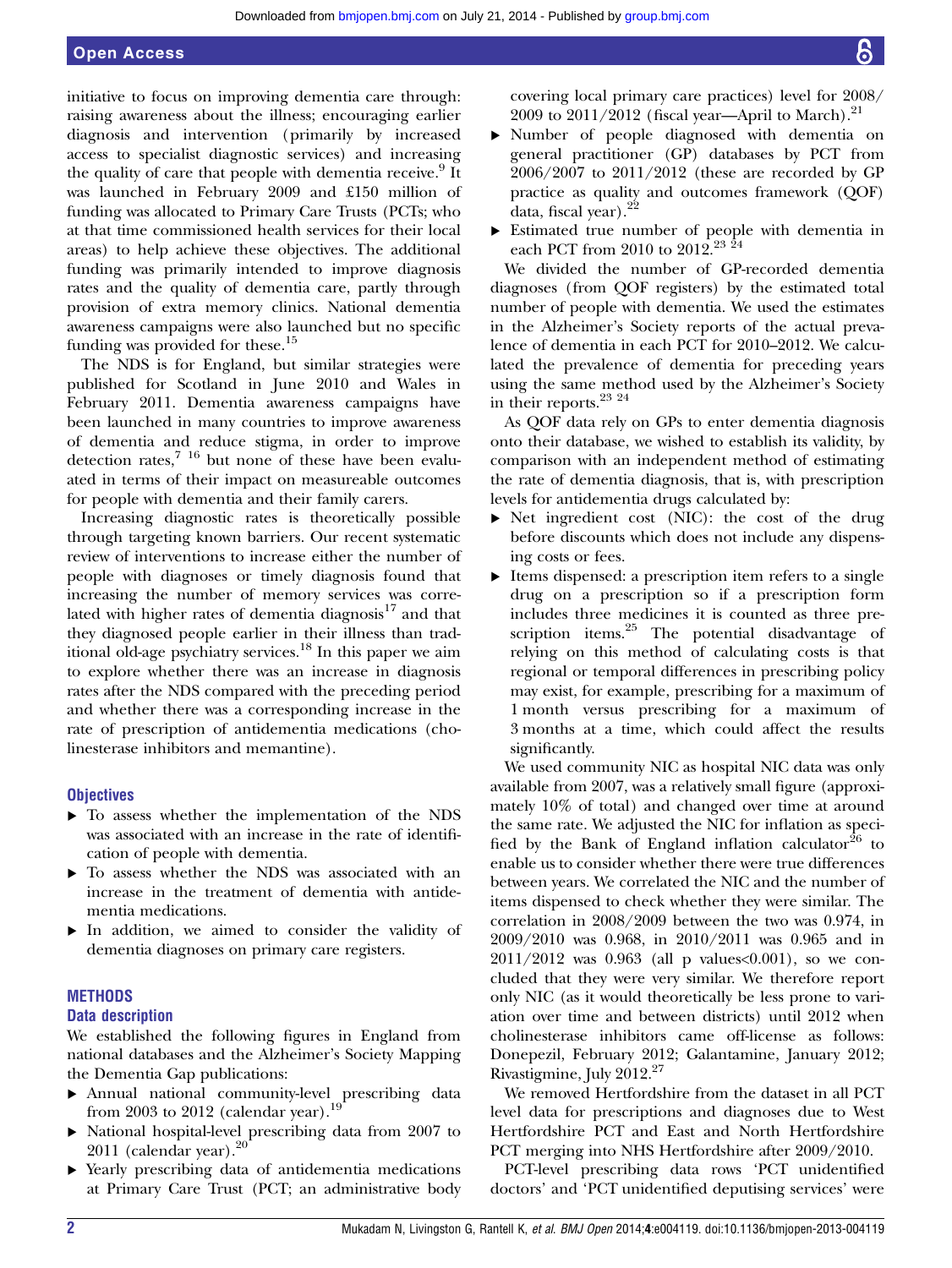included when calculating totals but removed for comparison purposes with QOF data at PCT level. These data were never more than 0.06% of the total.

# Statistical analysis

Numerical data were summarised using mean and SD or median and range depending on data distribution. We used Spearman's rank correlation to assess the monotonic association between two numerical variables.

# Dementia diagnosis rates

We used negative binomial regression (NBR) models to assess the trend in diagnosis rates before and after the NDS, adjusting for cluster at PCT level. The NBR model is appropriate for count data and is similar to the Poisson regression model but is more appropriate in the presence of over-dispersion.<sup>28</sup> The NBR yield estimates of incidence rate ratio (IRR) and 95% CIs, where an IRR value of 1 indicates no impact on diagnosis rates. We used total population at risk as the offset variable in order to adjust for variable population denominators.

# Dementia drug prescriptions

We used NBR to assess the trend in the number of dementia drug prescriptions, before and after the NDS, adjusting for cluster at PCT level with the total number of prescriptions as the offset variable.

We used multilevel linear regression to examine the effect of NDS on the relative prescription cost, adjusting for cluster at PCT level.<sup>29</sup> We used residual plots to investigate the assumptions of normality of residuals required by the multilevel models.

# Validity of QOF figures

In order to explore whether areas with a calculated low diagnosis rate were explained by lack of recording of dementia diagnoses on the QOF registers, we assessed the relationship between dementia diagnosis rate and NIC costs per person diagnosed with dementia. If there was a bias in reporting then the mean NIC costs per person diagnosed with dementia would be higher than in other areas. We categorised diagnosis data and prescription data into quartiles and then assessed the Spearman's correlation between them.

All models are fitted with year as a fixed effect. Descriptive analyses were carried out in SPSS V.20. All models were fitted in Stata V.12.

# RESULTS

# Dementia diagnosis numbers and percentages

The number of people with a dementia diagnosis in England appeared to be similar from 2006 to 2008 but increased every year after 2008. This is shown in figure 1. Dementia diagnosis percentages are available online as a data supplement.



Open Access



# Dementia diagnosis rates

Table 1 shows the median number of recorded dementia diagnoses per PCT, the mean proportion of dementia diagnosed per PCT and change in the mean number diagnosed per PCT compared with the previous year, from 2006 to 2012.

Regression analysis showed that dementia diagnosis rates were lower in 2006–2008 compared with 2009, as shown in table 2. The dementia diagnosis rate increased by an estimated 4% in 2010 (IRR 1.04, 95% CI 1.03 to 1.05) and 12% in 2011 (IRR 1.12, 95% CI 1.11 to 1.13) compared with 2009.

# Validity of QOF dementia diagnosis data

Dementia diagnosis rates were highly correlated with the prescribing data (see table 3). We divided PCTs into quartiles based on their dementia diagnosis rates and correlated these with the NIC (see table 4). PCTs in the quartile with the lowest diagnosis rates had lower correlations with the NIC than those with the higher diagnosis rates but this was not explained by higher prescribing costs per person diagnosed.

# Antidementia drug prescriptions

The rate of prescriptions of antidementia drugs has increased dramatically since 2010 (see figure 2). There was a down-tick in 2012 in cost (see figure 3) although not in the number of prescriptions.

Regression analysis showed that the number of antidementia drug prescriptions increased significantly after 2009. The cost of antidementia drugs relative to total PCT prescriptions costs also increased significantly after 2009. All of these results are shown in table 2.

# **DISCUSSION**

Overall, these results indicate that launch of the NDS is temporally linked to an increase in the diagnosis rates and in prescriptions of antidementia medications in England. We found that the mean number of dementia diagnoses per PCT per year (as reflected in GP recording of the diagnosis on their QOF register) and dementia diagnosis rate increased from the year the NDS was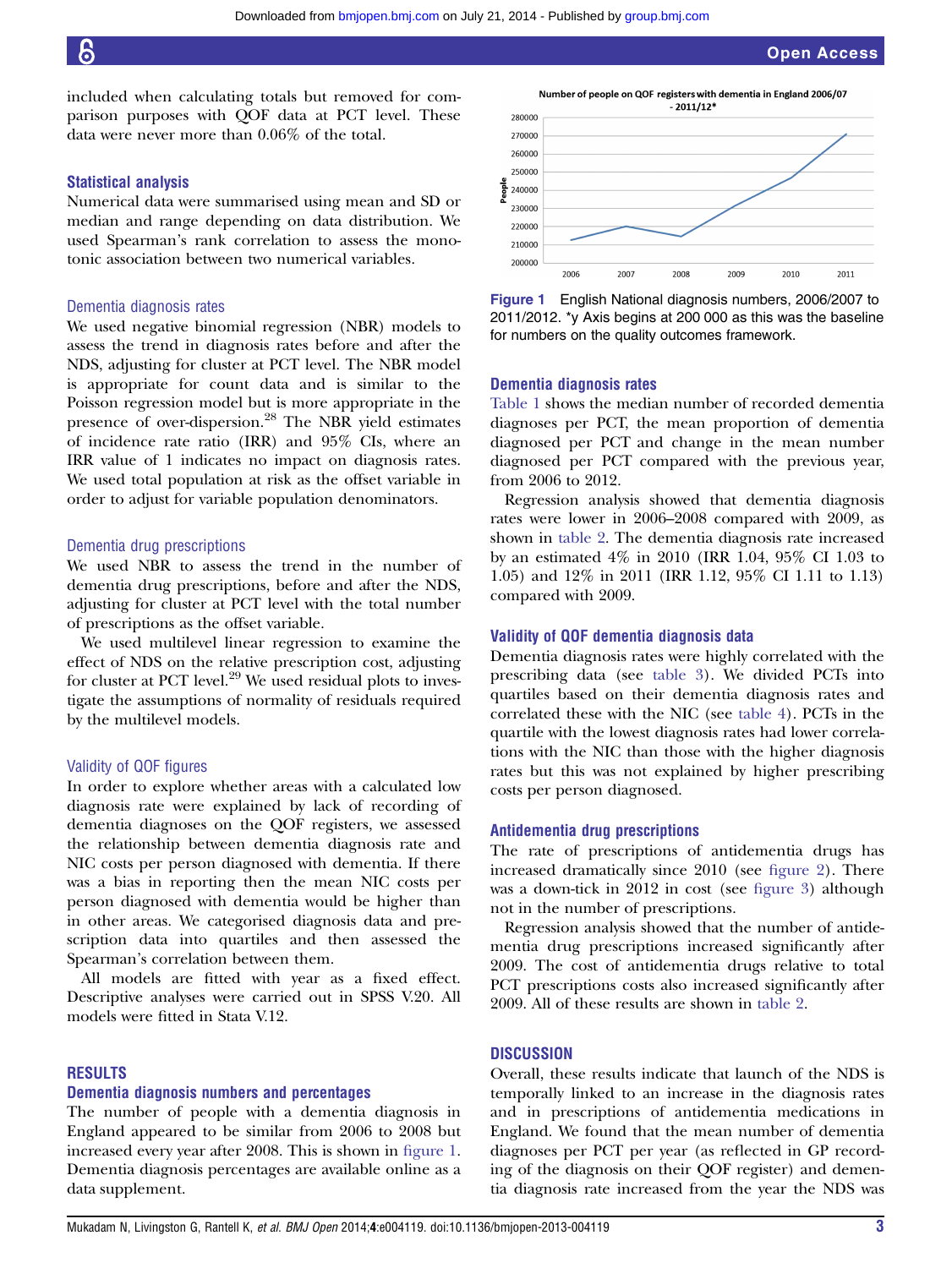# Open Access

| Table 1 Numbers and percentages of people diagnosed with dementia per Primary Care Trusts (PCT per year) |               |                                                                                                 |               |               |             |               |
|----------------------------------------------------------------------------------------------------------|---------------|-------------------------------------------------------------------------------------------------|---------------|---------------|-------------|---------------|
| Year                                                                                                     | 2006/2007     | 2007/2008                                                                                       | 2008/2009     | 2009/2010     | 2010/2011   | 2011/2012     |
| Median number (range) diagnosed with<br>dementia per PCT                                                 |               | 1088 (319-6763 1141.5 (313-7109) 1114 (310-7047) 1186.5 (353-7527) 1286.5 (399-7765) 1419-8058) |               |               |             |               |
| lean dementia diagnosis percentage<br>SD) per PCT                                                        | 36.54 (5.6    | 37.10 (5.8)                                                                                     | 35.85(5.8)    | 38.27 (6.1)   | 40.32 (6.4) | 42.29 (6.8)   |
| vith dementia per PCT (SD) compared<br>lean increase in numbers diagnosed<br>o previous year             | $\frac{4}{2}$ | 48.7 (58.6)                                                                                     | $-37.5(55.8)$ | 111.6 (100.1) | 99.2(75.1)  | 158.5 (107.7) |
|                                                                                                          |               |                                                                                                 |               |               |             |               |

launched. Prior to this, there was no clear increase in the number of diagnoses since records began in 2006/ 2007; therefore, the change does not seem to be just a continuation of a trend that was already occurring or established.

National spending on antidementia medication has also been increasing over time. There was a significant increase in the mean NIC every consecutive fiscal year since 2008/2009 with the decrease in 2012 probably due to the lapsing of patents of cholinesterase inhibitors in England, as prescription numbers continued to increase. We found a larger increase in items prescribed in 2010, the year after the NDS was launched and following the National Institute for Health and Care Excellence (NICE) guideline amendment in August 2009 to allow prescription of cholinesterase inhibitors for mild dementia. The costs of antidementia medications as a proportion of overall spending in PCTs also significantly increased following the launch of the NDS.

The mechanism of this change in diagnostic rates and prescriptions is unclear. The NDS involved provision of additional funding to PCTs. A government review of how this was spent found that less than half of PCTs responded to the survey, of which two-thirds were unable to say where they had allocated the money. Those who could comment on spending mostly prioritised funding memory services and early diagnosis.<sup>30</sup> It is unlikely that those who were unable to say where it was spent used it for dementia and thus it appears that most of the funding was not used for the intended purpose. Therefore, increased spending seems unlikely to be the sole mechanism of change. It is, however, clearly essential to fund services in line with growing demand and ideally this funding should be ringfenced.<sup>31</sup>

The other two elements of the NDS were national dementia awareness campaigns and addressing the quality of dementia care partly through the establishment of memory clinics. A memory clinic survey with an 80% response rate found that the number of people using memory services in each PCT was 1.5 times higher in  $2010/2011$  than in  $2008/2009$ .<sup>32</sup> In England, consistent with the NICE guidelines, most of the GPs do not diagnose dementia and initiate medication. An increase in diagnosis rates therefore indicates an increase in specialists' diagnoses, probably in memory clinics as they are now the assessment and diagnosis route in most services for people with suspected dementia. This accords with previous reports of an increase in numbers diagnosed with dementia with the establishment of memory clinics.17 33 Nationally and internationally, relabelling mental health services as 'memory clinics' may also reduce the barrier to diagnosis caused by the stigma of attending mental health services.<sup>34</sup>

It may also be that GPs' and the public's opinion about obtaining a dementia diagnosis has changed with the national awareness campaigns, meaning GPs are more willing to suggest the possibility of the diagnosis and refer patients who are more willing to have further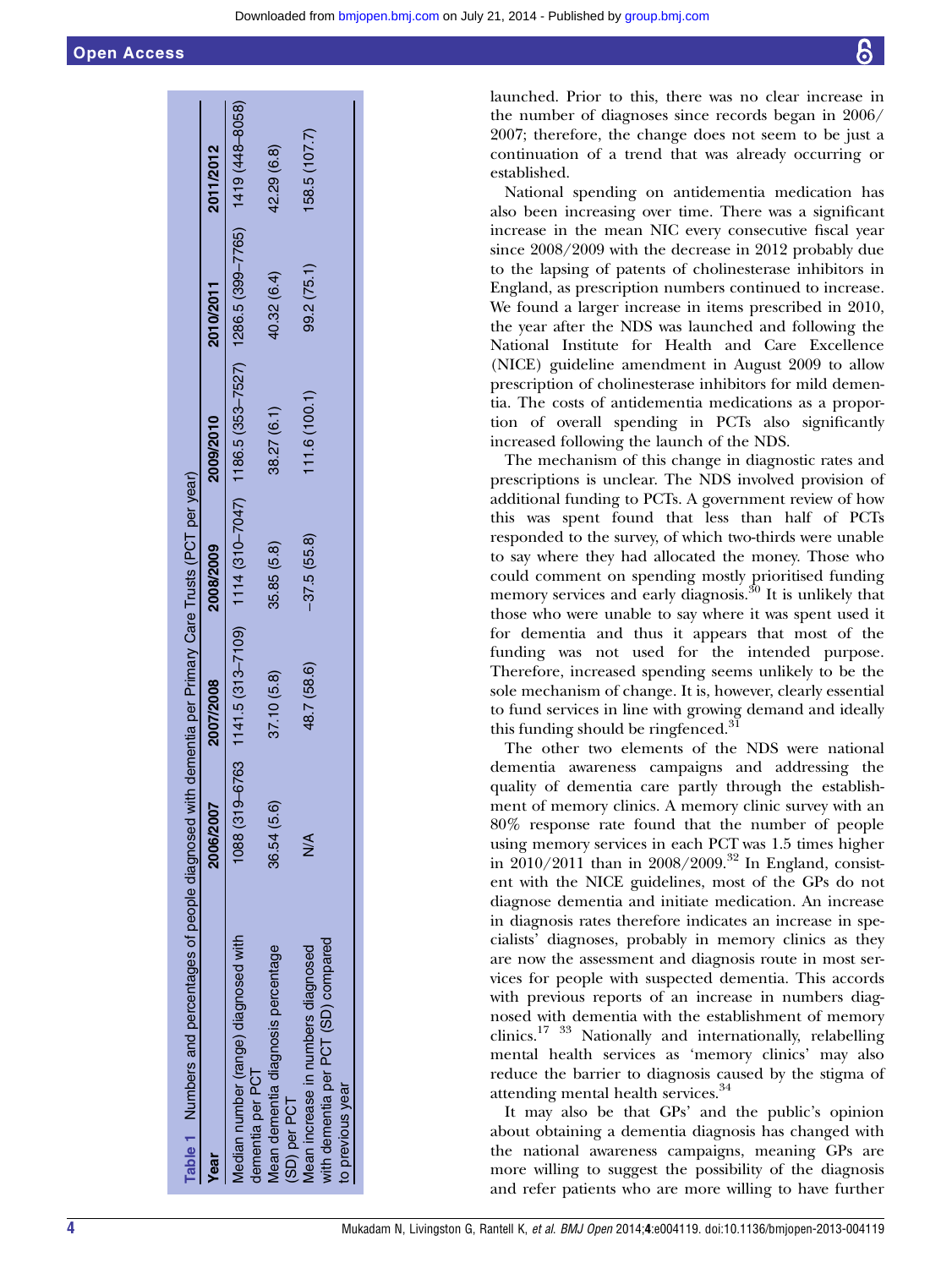| <b>Years</b> | Dementia diagnosis             |                    | Numbers of antidementia drug<br>prescriptions |                    | Cost of antidementia drugs<br>compared with overall spending |                    |
|--------------|--------------------------------|--------------------|-----------------------------------------------|--------------------|--------------------------------------------------------------|--------------------|
|              | Estimate* (95% CI)             | p Value<br>< 0.001 | Estimate† (95% CI)                            | p Value<br>< 0.001 | Estimate‡ (95% CI)                                           | p Value<br>< 0.001 |
| 2006         | $0.96$ (0.53 to 0.97)          |                    | No data available                             |                    | No data available                                            |                    |
| 2007         | $0.98$ (0.97 to 0.98)          |                    | No data available                             |                    | No data available                                            |                    |
| 2008         | $0.94$ (0.93 to 0.95)          |                    | $0.88$ (0.84 to 0.92)                         |                    | $-0.95$ ( $-1.13$ to $-0.68$ )                               |                    |
| 2009         | Reference year                 |                    |                                               |                    |                                                              |                    |
| 2010         | 1.04 $(1.03 \text{ to } 1.05)$ |                    | 1.11 $(1.06 \text{ to } 1.16)$                |                    | $0.54$ (0.27 to 0.81)                                        |                    |
| 2011         | 1.12 (1.11 to 1.13)            |                    | 1.24 $(1.19 \text{ to } 1.29)$                |                    | $2.26$ (1.99 to 2.53)                                        |                    |

\*Estimates represent incidence rate ratio of dementia diagnosis relative to year 2009 obtained from negative binomial regression, offset against population at risk.

†Estimates represent incidence rate ratio of number of antidementia drug prescriptions relative to year 2009 obtained from negative binomial regression, offset against total number of prescriptions.

‡Estimates represent the mean difference in relative cost of dementia drug obtained by multilevel linear regression compared with 2009.

Table 3 Spearman's rank correlation between numbers of people with dementia diagnoses on PCT quality outcome framework register with PCT level prescription data

| Years     | <b>Correlation of dementia diagnosis</b><br>against items dispensed  | p Value | <b>Correlation of dementia</b><br>diagnosis against NIC | p Value |
|-----------|----------------------------------------------------------------------|---------|---------------------------------------------------------|---------|
| 2008/2009 | 0.58                                                                 | < 0.001 | 0.61                                                    | < 0.001 |
| 2009/2010 | 0.57                                                                 | < 0.001 | 0.61                                                    | < 0.001 |
| 2010/2011 | 0.57                                                                 | < 0.001 | 0.62                                                    | < 0.001 |
| 2011/2012 | 0.56                                                                 | < 0.001 | 0.61                                                    | < 0.001 |
|           | $NIO$ $A$ is a set of set of $A$ . $DOT$ is simple and $A$ such that |         |                                                         |         |

NIC, net ingredient cost; PCT, primary care trust.

assessment, but we were unable to find evidence about opinion stability or change.

# Strengths and limitations

To our knowledge, this is the first study to test the effect of government policy on measureable outcomes in dementia. This is an area that deserves further study to ensure the best use of resources in managing dementia and other illnesses.

The QOF provides a financial incentive for GP practices to create and maintain a register of patients with dementia. It is a voluntary reward scheme and there has been some debate about whether it provides an accurate estimate of numbers diagnosed with dementia. We tested its validity and found the QOF data to be highly correlated with prescriptions for antidementia medication, indicating that it is a valid measure of the number of people diagnosed with dementia. There is still a

| Years     | <b>Quartile (lowest</b><br>to highest<br>diagnosis rates) | <b>Number of</b><br>PCTs <sup>*</sup> in<br>each group | Mean NIC (SD)<br>per person on<br>dementia register | <b>Correlation</b><br>between NIC and<br>diagnosis rate | p Value |
|-----------|-----------------------------------------------------------|--------------------------------------------------------|-----------------------------------------------------|---------------------------------------------------------|---------|
| 2009-2010 | 1st                                                       | 37                                                     | 303.4 (177.3)                                       | 0.533                                                   | 0.001   |
|           | 2 <sub>nd</sub>                                           | 38                                                     | 357.0 (131.5)                                       | 0.571                                                   | < 0.001 |
|           | 3rd                                                       | 38                                                     | 317.0 (166.5)                                       | 0.655                                                   | < 0.001 |
|           | 4th                                                       | 37                                                     | 333.8 (136.2)                                       | 0.684                                                   | < 0.001 |
| 2010-2011 | 1st                                                       | 37                                                     | 329.5 (163.6)                                       | 0.497                                                   | 0.002   |
|           | 2 <sub>nd</sub>                                           | 38                                                     | 328.9 (176.5)                                       | 0.604                                                   | < 0.001 |
|           | 3rd                                                       | 38                                                     | 302.0 (164.6)                                       | 0.644                                                   | < 0.001 |
|           | 4th                                                       | 37                                                     | 358.5 (127.1)                                       | 0.764                                                   | < 0.001 |
| 2011-2012 | 1st                                                       | 37                                                     | 331.4 (185.8)                                       | 0.384                                                   | 0.019   |
|           | 2 <sub>nd</sub>                                           | 38                                                     | 360.4 (167.4)                                       | 0.742                                                   | < 0.001 |
|           | 3rd                                                       | 38                                                     | 337.3 (177.3)                                       | 0.548                                                   | < 0.001 |
|           | 4th                                                       | 37                                                     | 379.3 (136.4)                                       | 0.717                                                   | < 0.001 |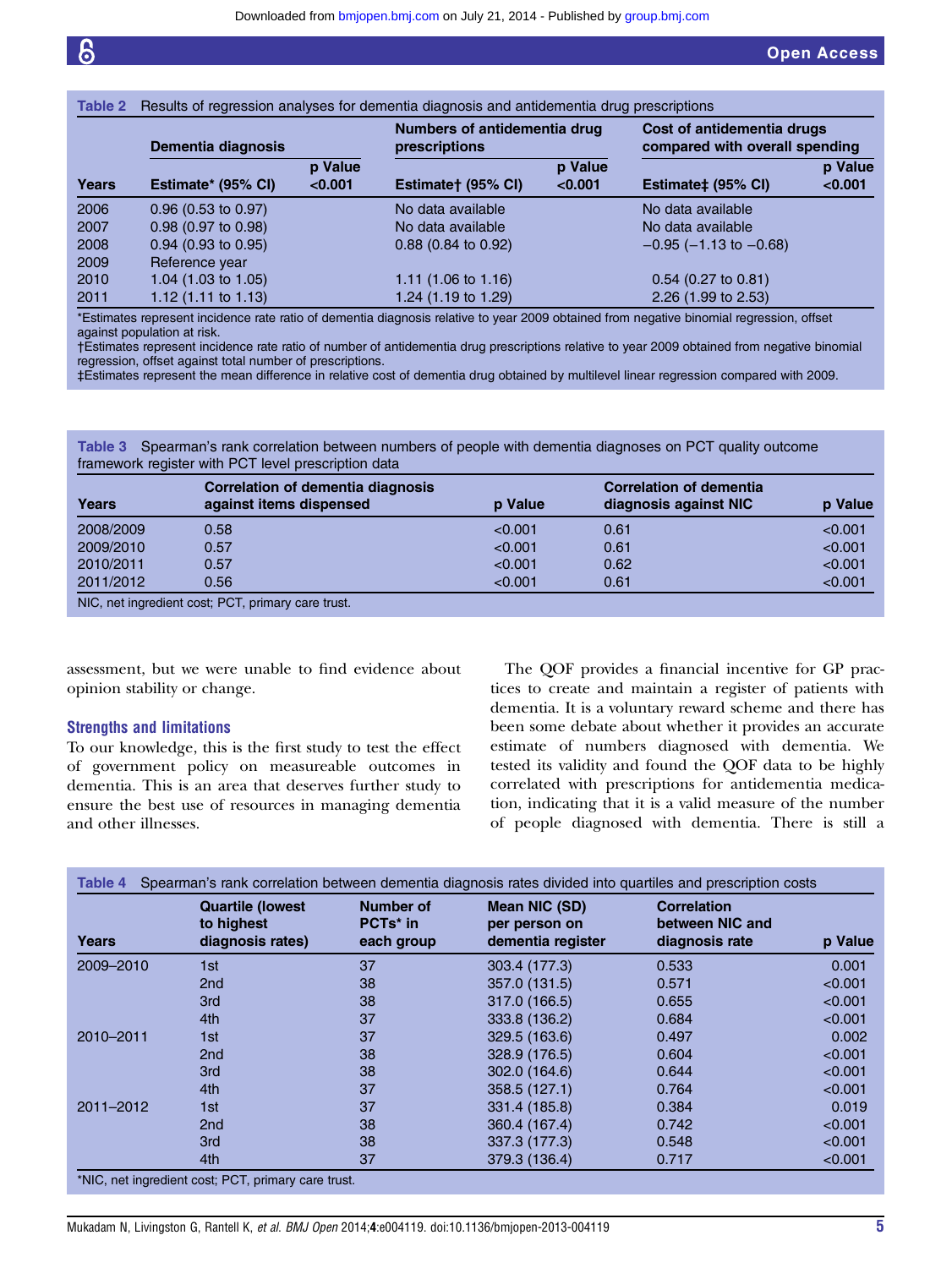Open Access



Figure 2 Rate of increase in cognitive enhancer prescriptions over time.

significant amount of variance in prescription which is unexplained by diagnosis rate. However, areas which had low diagnosis rates did not have higher prescription rates per person diagnosed with dementia, indicating that there is not a systematic omission of people with dementia from the QOF register in these areas. Although antidementia drugs are recommended in the UK across all the dementia severity ranges and there is no reason to think that the proportion of people with Alzheimer's dementia varies across areas, we do not know whether some practitioners prescribe in different ways. However, our analysis finds no systematic pattern in the PCTs with low dementia diagnosis percentages and therefore suggests that the low rates are not accounted for only by a failure to record diagnosis.

Owing to the nature of the intervention being studied, we could only establish associations and temporal links between the launch of the NDS and outcomes. It may be that there is another explanation for the changes, including a change in peoples' perceptions about dementia. This could account for the launch of the NDS and the change in diagnosis and prescription rates. Also, the NDS is a policy change with a wide remit and regional variation in its application. It is therefore difficult to say with any certainty which aspect of the NDS may account for the changes in outcomes we have seen. Finally, all our data were retrospective and not specifically collected with the aim of assessing the impact of the NDS, therefore systematic error cannot be ruled out.



Figure 3 National community net ingredient cost 2003–2012.

Although we did not have any data on the timeliness of the dementia diagnoses being made, if the increase in dementia diagnosis is due to more diagnoses being made in memory services, these diagnoses are likely to be more timely.<sup>18</sup>

#### Policy and research implications

More than half of people with dementia are still not diagnosed and others are diagnosed late in the illness and therefore do not have the benefits of timely diagnosis described above. If more diagnoses for dementia are made in a timely manner, this should improve individual experience of the illness and have positive implications for health and social care costs. Further effective interventions to increase the number of timely dementia diagnoses are still needed and these interventions should consider harm in terms of anxiety increase in the 'worried well' as well as benefit and cost. As more antidementia drugs come off-license in the UK, costs associated with earlier diagnosis of dementia could fall despite an increase in the number of prescriptions, which could be an important factor in assessing the costs and benefits of future interventions.

Our results suggest that government policy has a significant effect on the number of people diagnosed with dementia and prescription of antidementia drugs but this is unlikely to be due only to additional funding. In particular, more people have accessed the rebadged memory services than mental health services and it may be important to consider the publics' perception of services as well as their funding and operation.

Acknowledgements The authors are very grateful to the Alzheimer's Society for their help in understanding and processing dementia diagnosis data.

Contributors SR found and imported the relevant data. NM, GL and SR wrote the first draft of the manuscript and NM is the guarantor. All authors analysed the data. All authors contributed to and agreed to the final version.

Funding The authors received no funding for this research. NM is funded by the NIHR.

Competing interests None.

Provenance and peer review Not commissioned; externally peer reviewed.

Data sharing statement No additional data are available.

Open Access This is an Open Access article distributed in accordance with the Creative Commons Attribution Non Commercial (CC BY-NC 3.0) license, which permits others to distribute, remix, adapt, build upon this work noncommercially, and license their derivative works on different terms, provided the original work is properly cited and the use is non-commercial. See: [http://](http://creativecommons.org/licenses/by-nc/3.0/) [creativecommons.org/licenses/by-nc/3.0/](http://creativecommons.org/licenses/by-nc/3.0/)

#### **REFERENCES**

- Luengo-Fernandez R, Leal J, Gray A. Dementia 2010. The economic burden of dementia and associated research funding in the United Kingdom. Cambridge: Alzheimer's Research Trust 35, 2010.
- 2. Ferri CP, Prince M, Brayne C, et al. Global prevalence of dementia: a Delphi consensus study. Lancet 2005;366:2112–17.
- 3. Matthews FE, Arthur A, Barnes LE, et al. A two-decade comparison of prevalence of dementia in individuals aged 65 years and older from three geographical areas of England: results of the Cognitive Function and Ageing Study I and II. Lancet 2013;382:1405–12.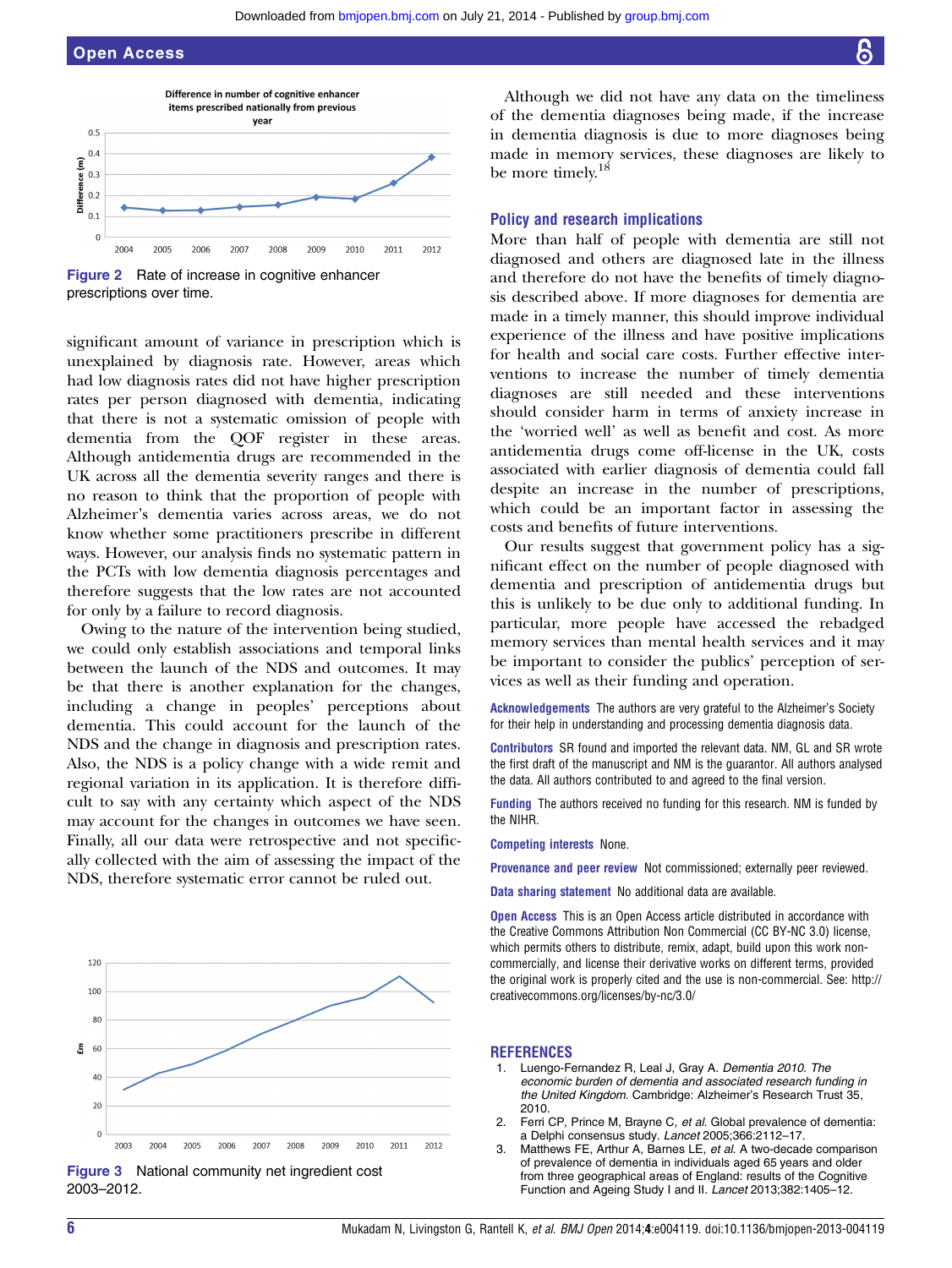- 4. Prince M, Bryce R, Ferri CP. World Alzheimer Report 2011: the benefits of early diagnosis and intervention. London: Alzheimer's Disease International, 2011.
- 5. Goldberg SE, Bradshaw LE, Kearney FC, et al. Care in specialist medical and mental health unit compared with standard care for older people with cognitive impairment admitted to general hospital: randomised controlled trial (NIHR TEAM trial). BMJ 2013;347:f4132.
- 6. Burns A. The benefits of early diagnosis of dementia. BMJ 2012;344:e3556.
- 7. Prince M, Bryce R, Ferri C. The benefits of early diagnosis and intervention. Alzheimer's Disease International World Alzheimer Report 2011. 2011.
- 8. Olafsdottir M, Foldevi M, Marcusson J. Dementia in primary care: why the low detection rate? Scand J Prim Health Care  $2001 \cdot 19 \cdot 194 - 8$
- 9. Department of Health. Living well with dementia: a national dementia strategy. London: Department of Health, 2009.
- 10. Brayne C, Davis D. Making Alzheimer's and dementia research fit for populations. Lancet 2012;380:1441–3.
- 11. Livingston G, Leavey G, Manela M, et al. Making decisions for people with dementia who lack capacity: qualitative study of family carers in UK. BMJ 2010;341:c4184.
- 12. All-Party Parliamentary Group on Dementia. Unlocking diagnosis: All-Party Parliamentary Group report 2012. 2012.
- 13. National Audit Office. Improving services and support for people with dementia. London: The Stationery Office, 2007.
- 14. National Audit Office. Improving dementia services in England—an interim report. 14 Jan 2010.
- 15. House of Commons All-Party Parliamentary Group on Dementia. A misspent opportunity? Inquiry into the funding of the National Dementia Stretegy. 2010.
- 16. Batsch NL, Mittelman MS. World Alzheimer Report 2012: overcoming the stigma of dementia. London: Alzheimer's Disease International, 2012.
- 17. Ramakers IH, Verhey FR. Development of memory clinics in the Netherlands: 1998 to 2009. Aging Mental Health 2011;15:34–9.
- 18. Luce A, McKeith I, Swann A, et al. How do memory clinics compare with traditional old age psychiatry services? Int J Geriatr Psychiatry 2001;16:837–45.
- 19. NHS prescriptions dispensed in the community. 2013. 6 Aug 2013.<br>20. HSCIC hospital prescribing figures. 2013. 6 Aug 2013.
- 20. HSCIC hospital prescribing figures. 2013. 6 Aug 2013.
- 21. NHS iView. 2013. 6 Aug 2013.<br>22. Ouality Outcomes Framework
- Quality Outcomes Framework (QOF), DEM2 indicator, split by PCT. 2013. 6 Aug 2013.
- 23. Alzheimer's society. Mapping the dementia gap 2011. 21 Feb 2012.<br>24. Alzheimer's society. Mapping the dementia gap 2012. 2013.
- 24. Alzheimer's society. Mapping the dementia gap 2012. 2013.<br>25. Prescriptions cost analysis 2013. 6 Aug 2013.
- 25. Prescriptions cost analysis. 2013. 6 Aug 2013.
- 26. Bank of England. Inflation calculator. 2013. 21 Nov 2013.<br>27. Cholinesterase inhibitors lanse of licenses in LIK 2013.
- 27. Cholinesterase inhibitors lapse of licenses in UK. 2013. 21 Aug 2013.
- 28. Gardner W, Mulvey EP, Shaw EC. Regression analysis of counts and rates: poisson, overdispersed Poisson and negative binomial models. Psychol Bull 1995;118:392–404.
- 29. Snijders TAB, Bosker RJ. Multilevel analysis: an introduction to basic and advanced multilevel modelling. London: Sage, 1999.
- 30. All-Party Parliamentary Group on Dementia. A misspent opportunity? Inquiry into the funding of the National Dementia Stretegy. 2010.
- 31. Hawkes N. Dementia experts are optimistic despite decline in hope for effective drugs. BMJ 2013;347f4265.
- 32. The NHS Information Centre CaMHT. Establishment of memory services—results of a survey of Primary Care Trusts, final figures 2011. 2011. The Health and Social Care Information Centre.
- 33. Banerjee S, Willis R, Matthews D, et al. Improving the quality of care for mild to moderate dementia: an evaluation of the Croydon Memory Service Model. Int J Geriatr Psychiatry 2007;22:782–8.
- 34. Mukadam N, Livingston G. Reducing the stigma associated with dementia: approaches and goals. Aging Health 2012;8:377–86.